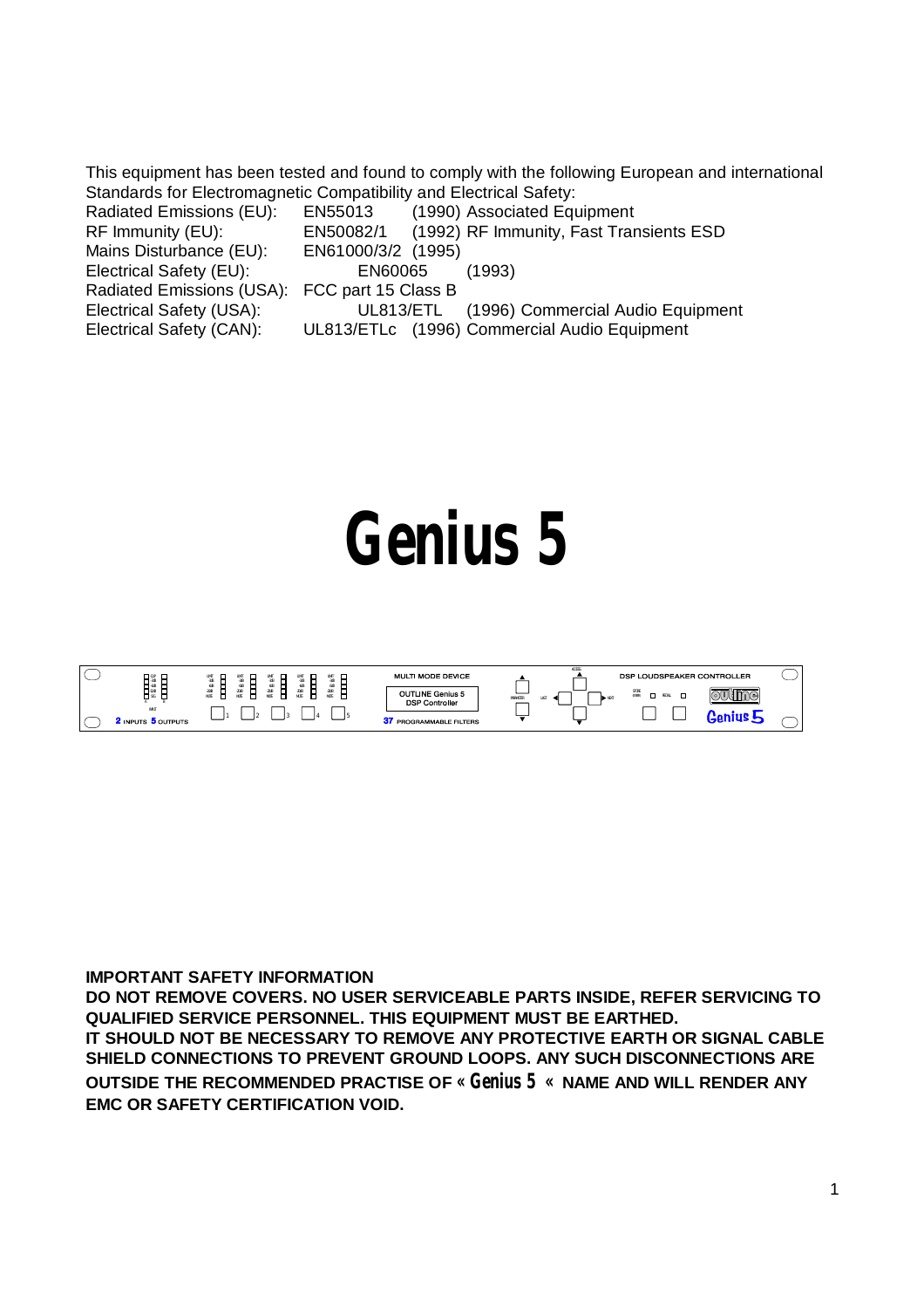For continued compliance with international EMC legislation ensure that all input and output cables are wired with the cable screen connected to Pin 1 of the XLR connectors. The input XLR Pin 1 is connected to the chassis via a low value capacitor, providing high immunity from ground loops whilst ensuring good EMC performance.

## **Contents**

| 5  |
|----|
|    |
|    |
|    |
|    |
|    |
|    |
|    |
|    |
|    |
| 10 |
| 11 |
| 13 |
| 14 |
| 15 |
| 17 |
|    |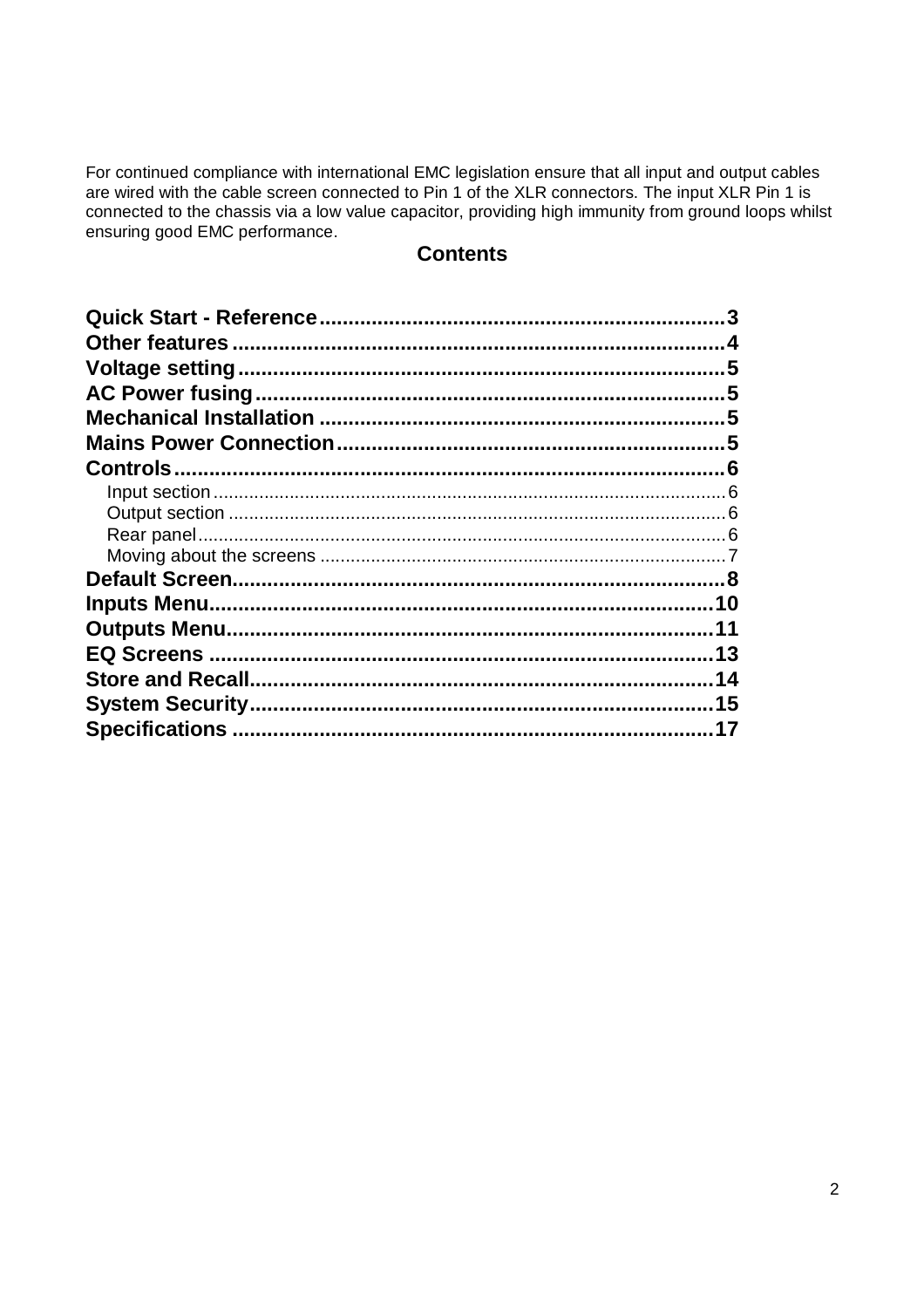## **Quick Start - Reference**

#### **AC Power connection**

The **« Genius 5 «** UNIT has a universal voltage AC Power input. Connect the **« Genius 5 «** UNIT to AC Power with the lead supplied. The unit will switch on automatically (there is no separate on/off switch). The display will show the default screen, with the current program (if selected), and overall system response curves.

#### **Audio connections**

Connect the inputs and outputs as desired. All inputs and outputs are electronically balanced, with Pin 2 hot signal (+ve). Do not put any audio through the unit at this time.

#### **Program settings**

If your **« Genius 5 «** UNIT has been already configured with a program, you only need to use the RECALL mode to set the parameters to that program.

Press RECALL. Use the Parameter UP/DOWN keys to select the designated program (which has a number and name) and press RECALL again. Programs marked with diamonds are 'OEM' programs and have been designed to match specific sound systems.

Some units will be locked to a specific program. In this case most controls will be disabled and the unit will be ready for use.

#### **Setting up a system**

To configure your **« Genius 5 «** UNIT, the mode of the unit should be decided upon before setting up.

Once the Config is set (In the Utilities menu), the crossover points, individual band delays, any EQ, and limiter thresholds can be set up.

To enter the Utilities menu, press the RIGHT key from the default screen.

#### **Configuring the « Genius 5 « UNIT**

The **« Genius 5 «** UNIT has 2 modes from which the unit can be configured: Stereo 2-Way with sub (Stereo), or Mono 5-way (MONO). To select the mode you wish to use, enter the Utilities menu, and press the RIGHT key until you reach the Config screen.

Use the Parameter UP/DOWN keys to select the option you wish to use. NOTE: When the configuration is changed, the unit will prompt for confirmation of the action. If the STORE key is pressed, then the mode will change, and DEFAULT VALUES WILL BE RESTORED. It is advisable to do a 'Store' before changing modes if you have set up a program.

#### **Setting the crossover points**

Select the band to be edited by pushing the Access UP/DOWN keys to cycle through inputs and outputs. Once the band has been selected, press the RIGHT/LEFT keys until the first crossover (Filter shape - Low slope) screen appears. Select the type of filter shape by using the Parameter UP/DOWN keys to cycle through the selection. Pushing the RIGHT key from here will move to the Filter Frequency (Low slope) screen. Use the Parameter UP/DOWN keys to select the frequency. The high slope screen are then access after this screen by pushing the RIGHT key (once or twice).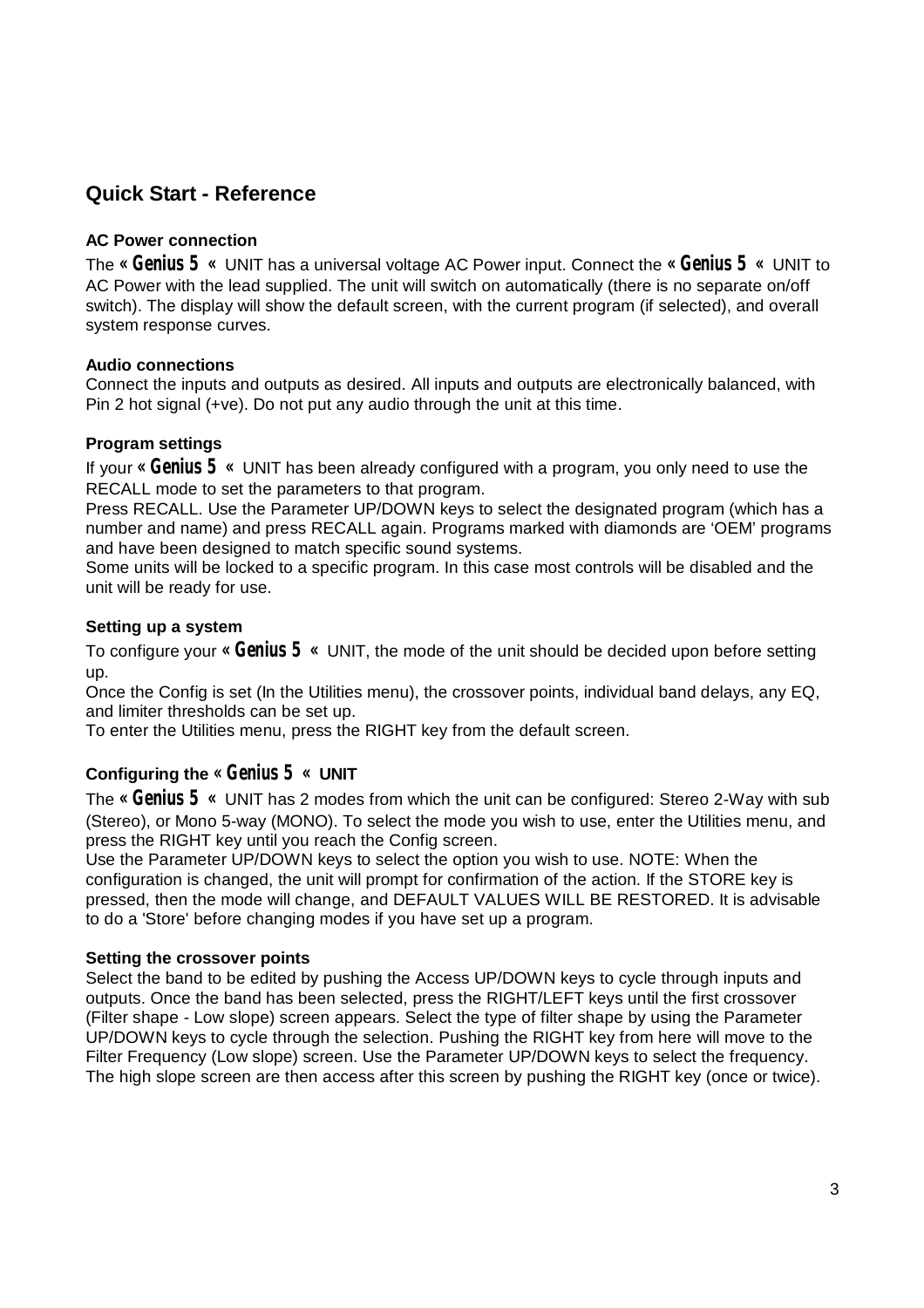#### **Band delays**

Use the RIGHT/LEFT keys until the delay screen appears. The delay is adjusted by the Parameter UP/DOWN keys. Default settings for display and adjustment of delay is in meters (m), but can be changed to milliseconds (ms), or feet/inches (ft). Bands can also be linked so multiple outputs can be delayed as one using the delay link facility.

#### **Adding EQ**

Use the RIGHT/LEFT keys to move to the EQ screen. The EQ shape can be edited first. The shape of the EQ can be selected from one of the following by pushing the Parameter UP/DOWN keys:

Hi-Shelf with 12dB slope (Hi12) Hi-Shelf with 6dB slope (Hi6) BELL Low-Shelf with 6dB slope (Lo6) Low-Shelf with 12dB slope (Lo12).

Pushing the RIGHT key from the EQ shape screen will access the following facilities, in this order:

Filter Frequency Cut/Boost Filter Bandwidth

#### **Setting the limiters**

There is one screen associated with the limiters of the **« Genius 5 «** UNIT, which allows you to set the limiter threshold.

Push the Parameter UP/DOWN keys to change the threshold. The output meters are calibrated to this threshold, so the threshold will show as 'Set the 0dB point' on the meter at all times, even if the limiters are off.

### **Other features**

• Crossover slopes of 6,12, 18, 24 or 48dB per octave, filter types Butterworth or Linkwitz-Riley, as appropriate.

- Output limiters on each band (mid-filter).
- High resolution input and output delays up to 630 seconds in 22 microsecond steps.
- Input LED metering, showing signals from -20dB to clip level.
- Output LED metering, showing signals from -20dB to +6dB over limit threshold.
- Front panel mutes.
- Polarity reverse on each output.
- Electronically balanced inputs and outputs.
- MIDI and RS-232 ports on rear panel.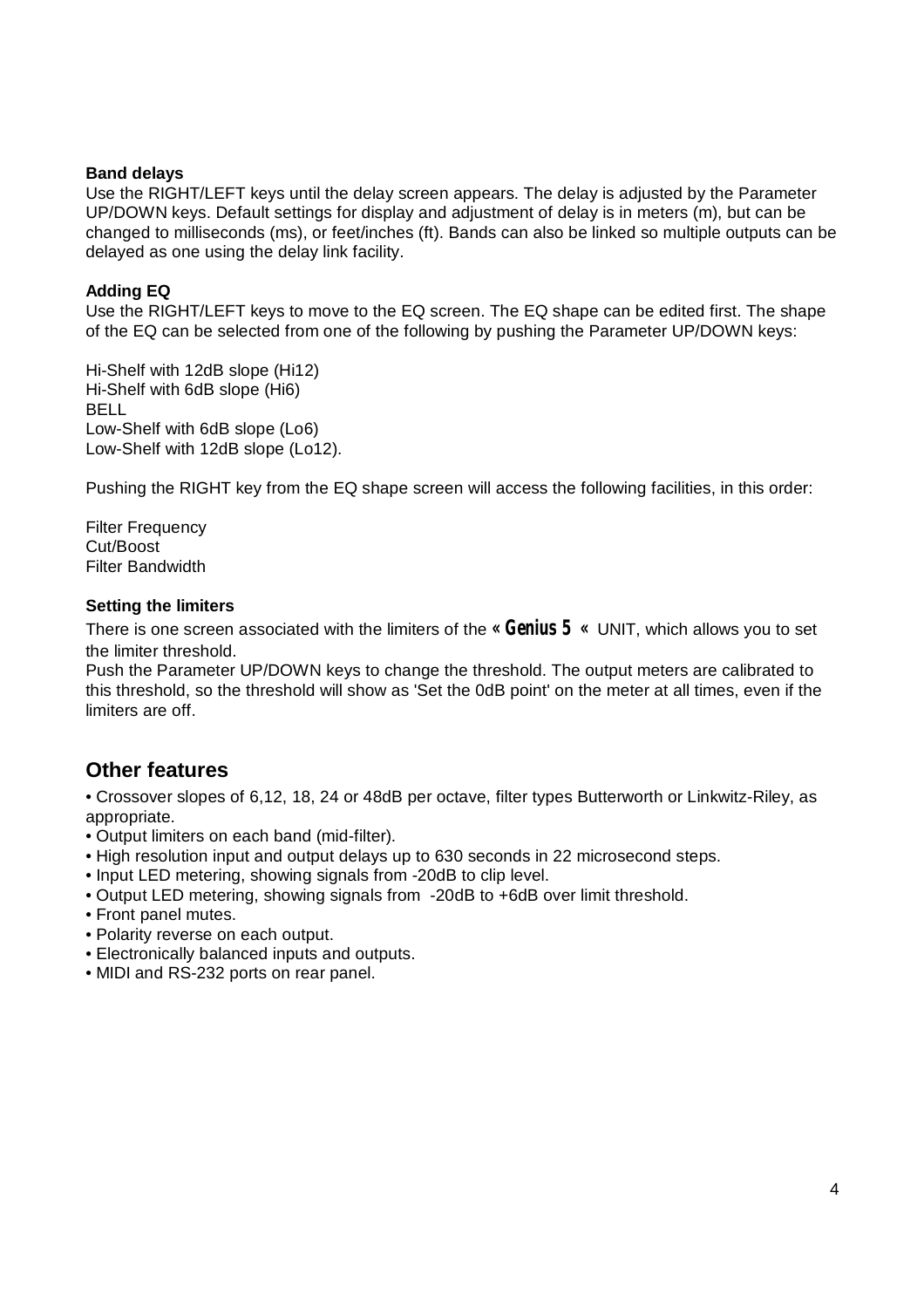## **Voltage setting**

The **« Genius 5 «** UNIT uses a switched-mode power supply which offers high efficiency and low heat generation. This power supply accepts universal AC Power input voltages in the range 100V AC to 240V AC (nominal), and requires no setting adjustment for AC power voltages in this range. Minimum AC input voltage is 90 Volts, and the maximum is 264 volts. Outside these ranges the unit will not work satisfactorily, if at all. Voltages in excess of the maximum will probably cause damage. Voltages below the minimum will cause complete system shutdown. The flash memory in the unit will preserve all data in the event of a power failure.

## **AC Power fusing**

The Green-and-Yellow wire of the mains cord must always be connected to an installation Safety Earth or Ground. The Earth is essential for personal safety as well as the correct operation of the system, and is internally connected to all exposed metal surfaces. Any rack framework into which this unit may be mounted is assumed to be connected to the same grounding circuit.

The incoming mains power is fused within the **« Genius 5 «** UNIT by the fuse holder mounted on the rear panel. Always replace with an identical 20mm x 5mm 'T' fuse, rated at 1A for continued protection from equipment damage and fire.

It is most important for continued safety that this specification is strictly adhered to.

## **Mechanical Installation**

A vertical rack space of 1U (1¾" / 44.5 mm high) is required. Ventilation gaps are unnecessary. If the **« Genius 5 «** UNIT is likely to undergo extreme vibration through extensive road trucking and touring, it is advisable to support the unit at the rear and/or sides to lessen the stress on the front mounting flange. The necessary support can generally be bought ready-built as a rack tray. As with any low-level signal processing electronics, it is best to avoid mounting the unit next to a strong source of magnetic radiation, for example, a high power amplifier, to help keep residual noise levels in the system to a minimum.

## **Mains Power Connection**

#### **Mains power**

**WARNING! THIS APPLIANCE MUST BE EARTHED. IMPORTANT: The wires in the mains lead are colour coded in accordance with the following code.**

- The wire which is coloured Green and Yellow or Green must be connected to the terminal which is marked with the letter 'E' or by the Earth signal or which is coloured Green and Yellow or Green.
- The wire which is coloured Blue must be connected to the terminal labelled 'N' or coloured Black or Blue.
- The wire which is coloured Blue must be connected to the terminal labelled 'N' or coloured Black or Blue.<br>
The wire which is coloured Brown must be connected to the terminal labelled 'L' or coloured Red or Brown.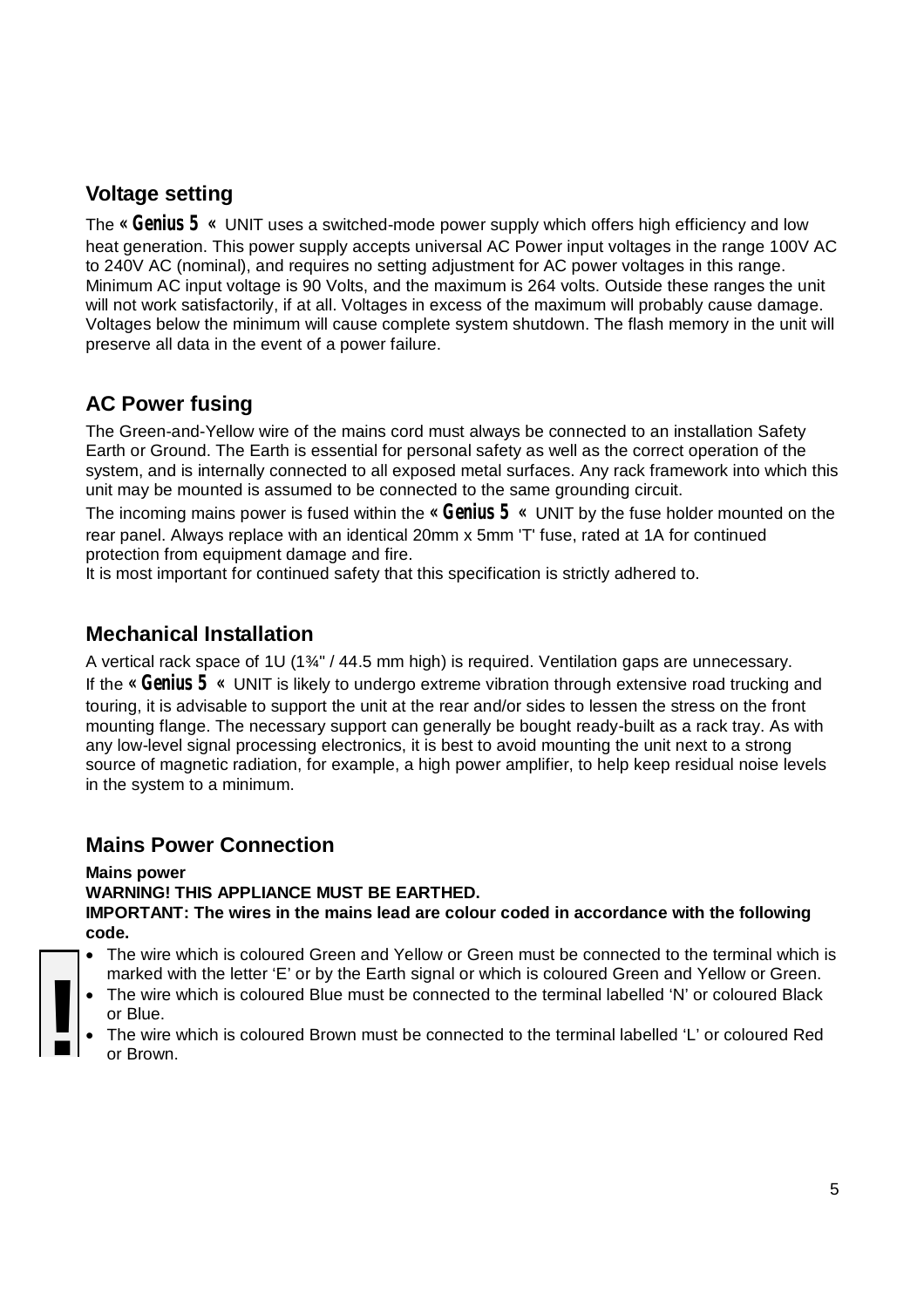## **Controls**

#### **Input section**

#### **Store/Recall keys**

Program data can be stored to internal memory, and is done by using the store facility. The STORE key also doubles as an ENTER key for confirmation of some actions. Program data is recalled to the unit from internal memory using the recall facility.

#### **RIGHT/LEFT Keys**

Controller keys for editing parameters displayed by the LCD screen.

#### **RIGHT/LEFT/UP/DOWN Access Keys**

Controller keys for selecting a parameter to edit.

#### **Main Display**

The main LCD screen displays current parameters being edited.

#### **Input meter**

Input signal level referenced to the clip level. Actual signal clipping will occur slightly above the 'clip' indicator.

#### **Output section**

#### **Mute LED**

Shows the mute status of the output band.

#### **Mute key**

Pressing a mute key will toggle the associated band output on and off. The mute LED is illuminated when the output is MUTED. Mute status is saved when a program is stored.

#### **Output meter**

Shows the output on each channel reletive to the limiter threshold.

#### **Rear panel**

#### **Mains power input**

The Power inlet for the **« Genius 5 «** UNIT. Note that there is no On/Off switch for the unit.

#### **RS-232 connector**

For connection to a PC for access to one or more **« Genius 5 «** UNITs on a MIDI loop, which provides an easy way to upload new software.

#### **5 Band outputs**

The **« Genius 5 «** UNIT audio outputs are electronically balanced and floating. Transformer balancing is available as a retrofit option.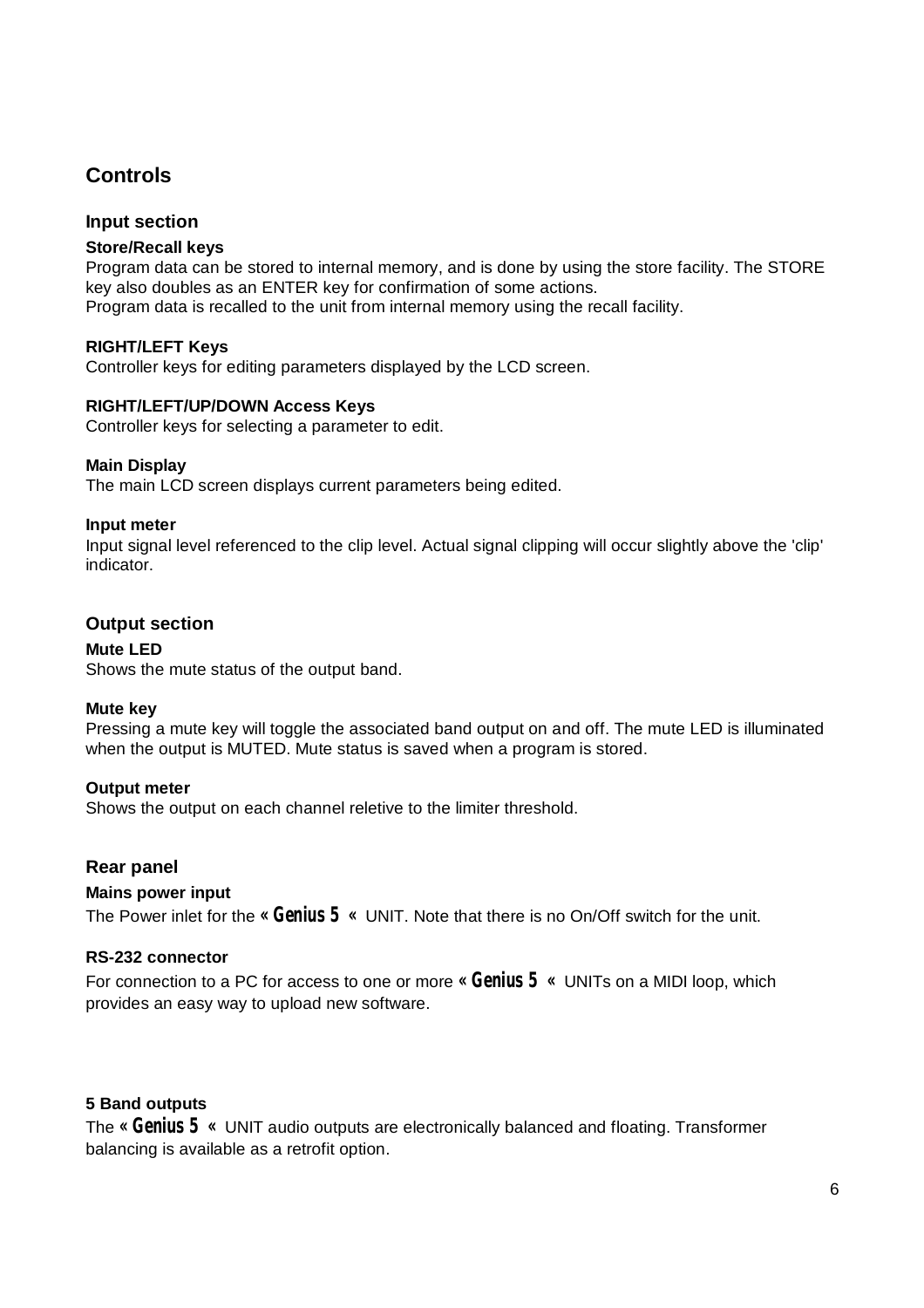| Pin 1 | Shield/Ground    |
|-------|------------------|
| Pin 2 | Signal Hot $(+)$ |
| Pin 3 | Signal Cold (-)  |

#### **2 Channel inputs**

The **« Genius 5 «** UNIT audio inputs are electronically balanced. Transformer balancing is available as a retrofit option.

| Pin 1 | Open circuit     |
|-------|------------------|
| Pin 2 | Signal Hot $(+)$ |
| Pin 3 | Signal Cold (-)  |

## **Moving about the screens**

Use the Parameter UP/DOWN keys to move between Default, Utility, Input and Output menus (Horizontal columns).

Use the RIGHT and LEFT keys to move along each menu. Use the Parameter LEFT/RIGHT keys to select a parameter to adjust.

Moving to a new menu may not bring up the first screen shown in each row, as the **« Genius 5 «** UNIT remembers, and moves you to, the last screen accessed in each menu.

Store and Recall are accessed by pressing their respective keys.

After powering up, the **« Genius 5 «** UNIT performs internal checks and sets up the audio path before releasing the output mute relays. This takes a few seconds.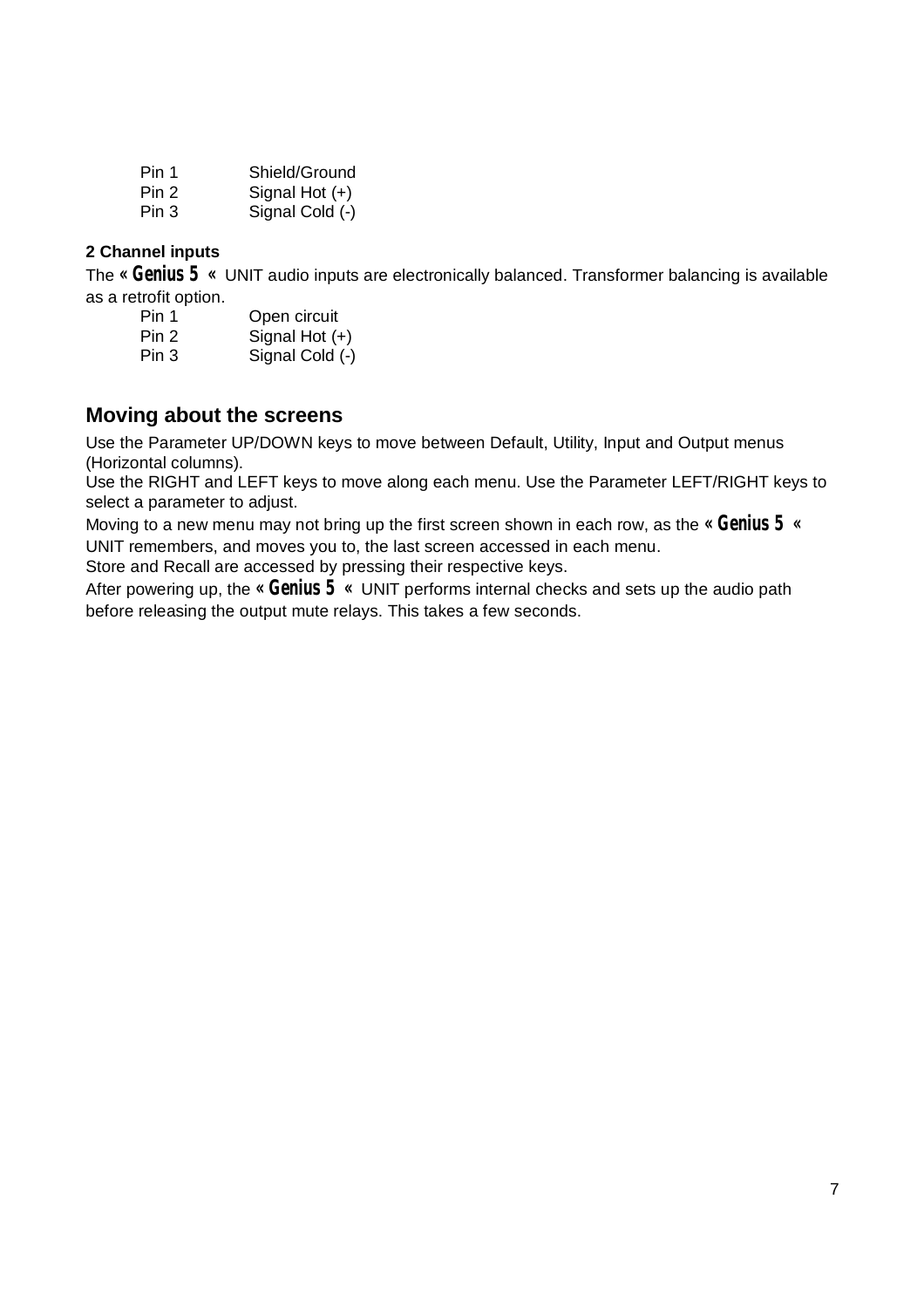## **Default Screen**

When the **« Genius 5 «** UNIT is powered up the Default Screen is shown. This shows the current program name and number.

#### **Utilities Menu**

Pushing the RIGHT key while viewing the default screen will move you into the Utilities menu. The RIGHT and LEFT keys are used to move along the 'Utilities' path, and the Parameter UP/DOWN keys are used to change the selected parameter.

#### **Stereo link**

This mode selects whether parameters will be adjusted together, or independently on each channel. The stereo link pairs are 2&3, 4&5.

Pushing the Parameter UP/DOWN keys selects Stereo Link: ON and OFF.

#### **Configuration**

The Configuration facility defines the general operating mode for the **« Genius 5 «** UNIT; either Mono or Dual/Stereo 2-Way ("Stereo"). Use the Parameter UP/DOWN keys to select the desired configuration.

The Mono mode (by default) assigns all outputs to input A, but it is possible to re-route any inputs and outputs after selecting a configuration.

By default, the stereo 2-Way mode will set up the unit as follows:

Input A+B (Sum) to Output 1.

Input A (Left) to Outputs 2 & 4.

Input B (Right) to Outputs 3 & 5

**NOTE: When the configuration is changed, the unit will prompt for confirmation of the action. If the STORE key is pressed, then the mode will change, and DEFAULT VALUES WILL BE RESTORED. It is advisable to do a 'Store' before changing modes if you have set up a program.**

#### **Delay units**

This selects the units used for displaying and adjusting delays. 'ms' represents milliseconds, 'ft' represents feet (and feet and inches for short delays), and 'm' represents metres.

#### **Lock out**

The Lock Out mode prevents access to editing functions on the input and output channels. Since this utility is not password-protected, Lock Out can still be accessed and turned off. This mode is intended only as a precaution against accidental adjustments, and not as a tamper-proof security lock.

#### **MIDI channel**

Here, you can select the MIDI channel that the unit is assigned to (Channels 1 through 16 are available).

#### **Contrast**

This allows you to change the contrast of the LCD display.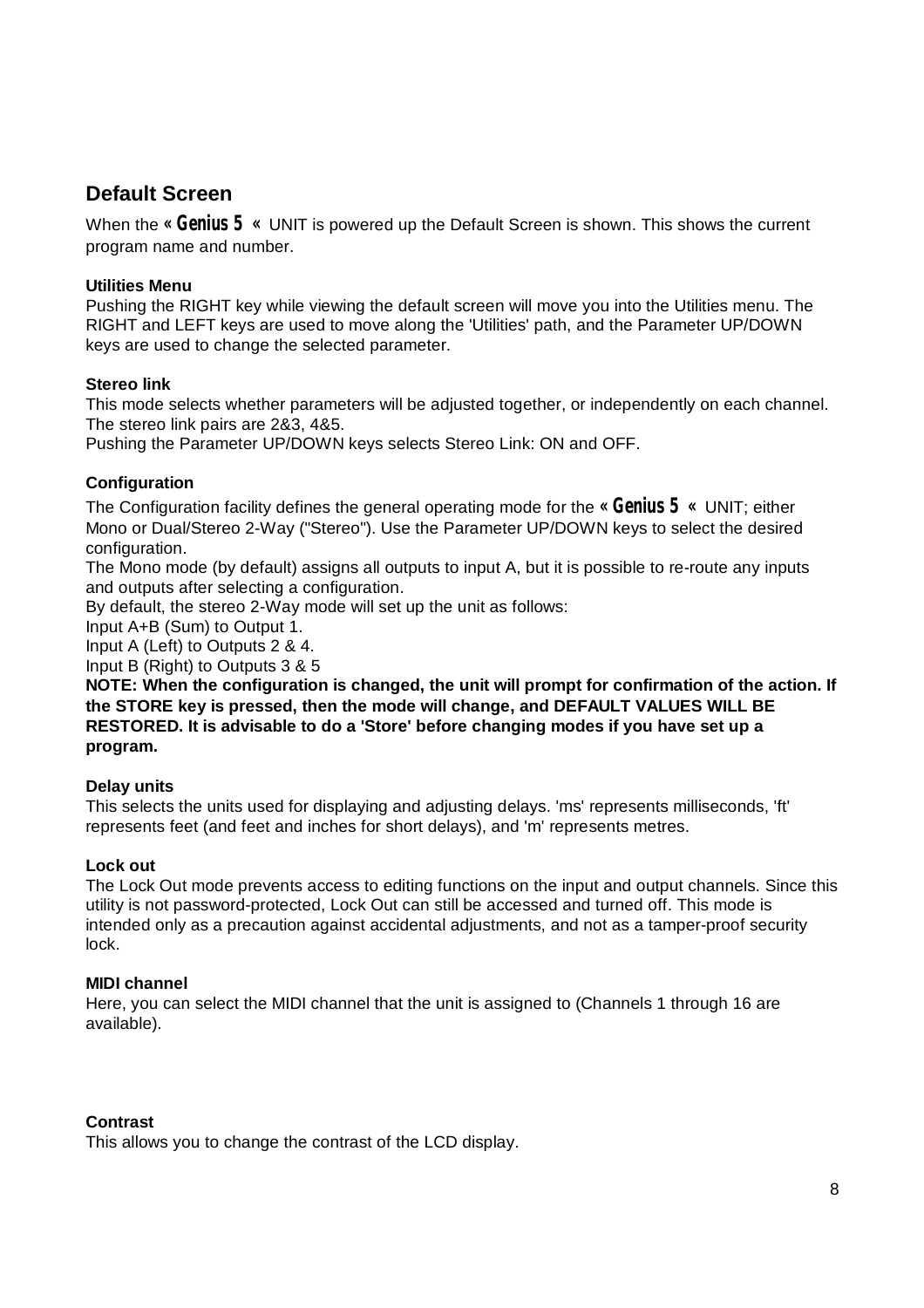#### **OEM lock**

OEM Lock screen allows P.A. system manufacturers to lock the unit, so that certain parameters cannot be viewed and edited. OEM lock is the highest level of security of the unit, and can lock out almost any parameter of the unit. Press Parameter UP to change the status from OFF to Active. The unit will now prompt for a default password 'LOCK' which gives a low level of protection from accidental entry into Lock Active. Use the Parameter UP/DOWN keys to cycle through characters, and the RIGHT and LEFT keys (or push the UP/DOWN keys) to change position in the password. Once the password has been entered, press the STORE key to enter OEM lock setup mode. The screens for any parameter can then be accessed in the usual manner, pushing the Parameter UP key to lock the parameter. Once the setup is complete, press the STORE key again to save the OEM lock setup and to change the password. Change the password in the same way as before using the RIGHT and LEFT keys and the UP and DOWN keys. To change OEM lock mode (from Active to OFF), the current password must be entered. Saving a program while OEM lock is still active will ensure that users cannot see the locked values on that program without access to the password. An OEM locked program will not allow Configuration to be changed (Mono/Stereo) as that would set all parameters back to default values.

**NOTE: There is no way to turn OEM lock off if the password has been forgotten!** 

#### **(Turn to) MIDI dump**

This mode allows you to dump the current program settings to another **« Genius 5 «** UNIT, or a MIDI storage device for backup.

The default position for this screen is MIDI DUMP: NO. Use the Parameter UP/DOWN keys to select YES will ask you to press STORE to confirm the dump. A percentage complete figure will show how much data has been transferred. When the dump is complete, the screen defaults to NO.

If you are using the MIDI Dump to transfer data to another **« Genius 5 «** UNIT, ensure that both devices are set to the same MIDI channel, and connect the MIDI OUT of the sending device to the MIDI IN of the receiving device. The MIDI Dump mode is totally independent of the MIDI MODE.

#### **NOTE: All parameter edits in all stored programs will be overwritten in any « Genius 5 « UNIT set to the same MIDI channel. Use MIDI Dump with care!**

#### **(Turn to) Delete program**

This facility allow any stored program to be removed from the unit. Use the Parameter UP/DOWN keys to select the desired program, and press STORE to confirm deletion.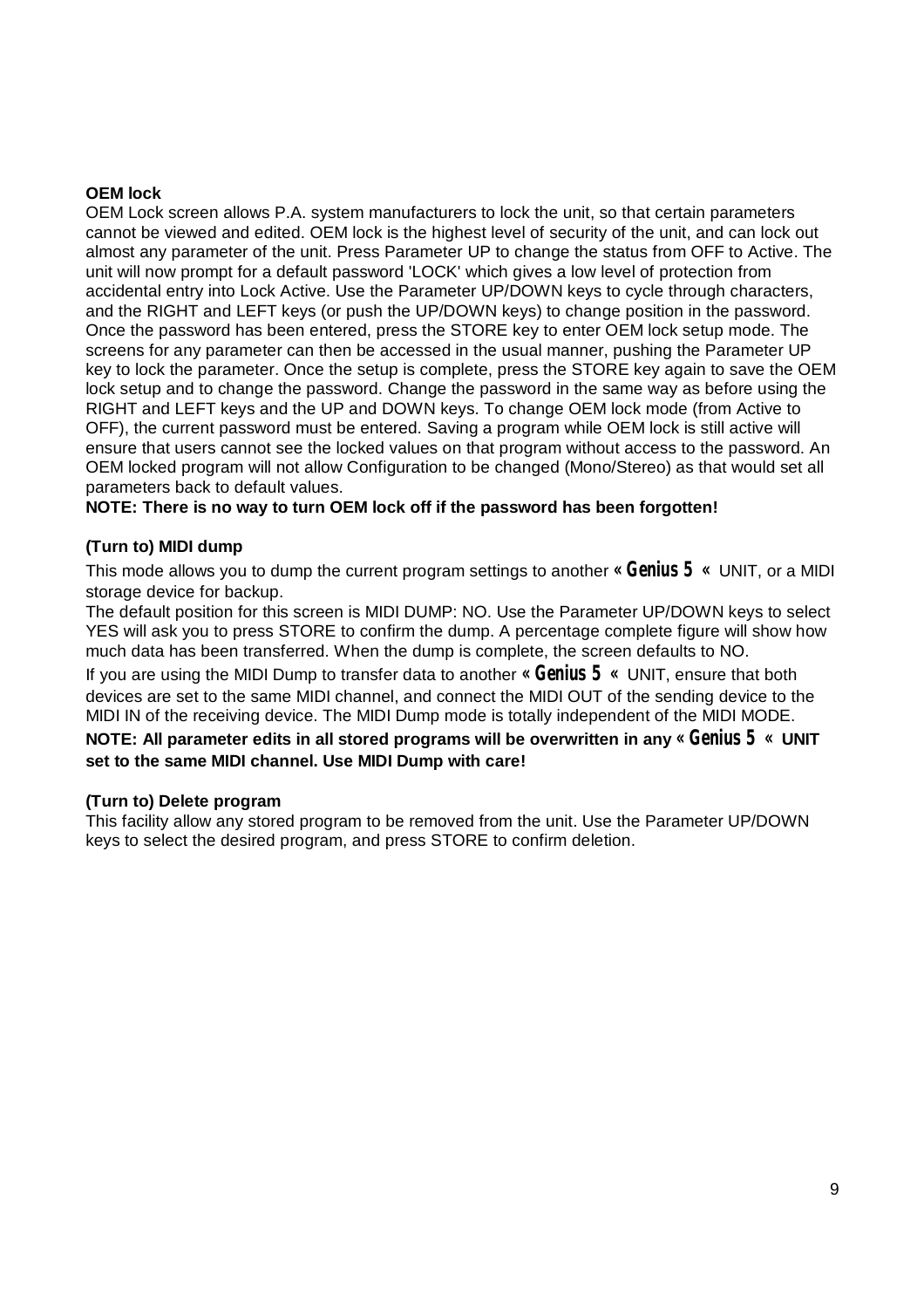## **Inputs Menu**

There are two inputs available for routing to outputs plus an internal mono sum of inputs A and B, referred to as A+B. This gives the Input Channels:

A, B, and A+B.

The facilities described in this section are common to all inputs, except EQ, which is not possible on the mono sum A+B signal.

The first screen in the input menu is the DELAY SCREEN. Pressing the RIGHT key will access the EQ screens.

#### **Delay**

The delay on each input channel can be adjusted individually, in 22 microsecond steps. Pushing the Parameter UP/DOWN keys will set the amount of delay required on the input. This delay is typically used to set the delay for delay towers etc., or to stagger the delays between the left and right channels to 'move' sound lobes in an installation.

Delays can be viewed and adjusted in metres (default), feet/inches, or milliseconds.

**Note: The maximum delay value is restricted by any delay on an output which the current input feeds.**

Input delay and output delay for any signal path is limited to 630ms.

#### **EQ**

To add EQ to an input, step through the functions on the desired channel using the RIGHT/LEFT keys until you reach the screen that shows the EQ parameter you wish to edit. (See 'EQ screens' for more details).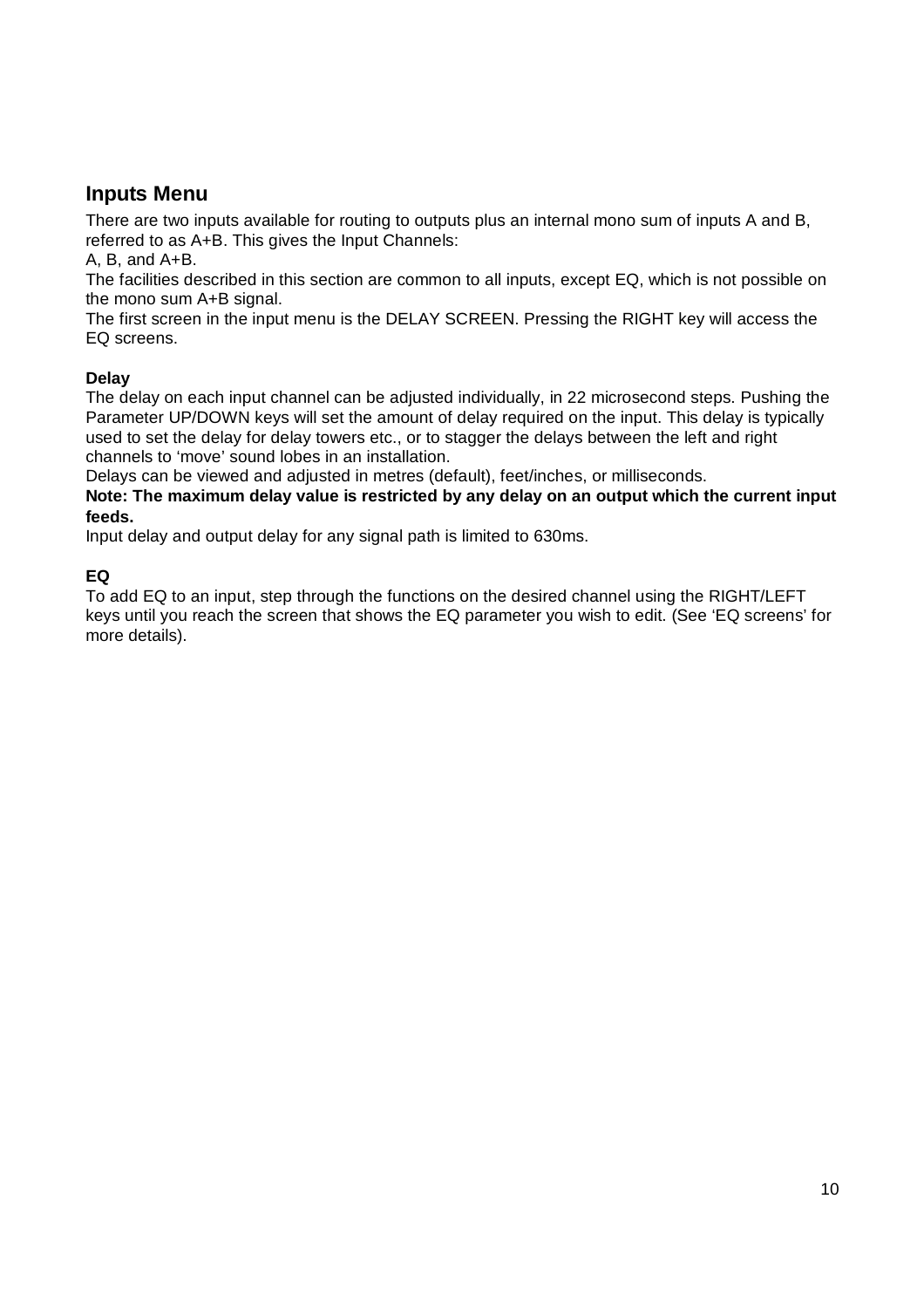## **Outputs Menu**

To select any of the output bands, press the UP/DOWN keys until the output is shown on the screen.

#### **Name**

The first screen in the Output menu is the Name function. Here you can identify each output with a name suitable to its function, selecting from a list of names in the **« Genius 5 «** UNIT, such as SUB, or 2" HORN. Use the Parameter UP/DOWN keys to select the desired name. If the name selected while stereo is NOT linked begins with L<space> or R<space>, then the L or R will not be displayed when stereo linking is on.

#### **Source**

To change the source input, use the Parameter UP/DOWN keys until the desired input source is selected.

#### **Band gain**

Adjusts the output gain from -25dB to +4dB using the Parameter UP/DOWN keys.

#### **Limiter threshold**

The band limiter threshold can be adjusted by pushing the Parameter UP/DOWN keys to set the desired value to match the sensitivity of the amplifier in use. The default units are dBu, but can be changed to mV. **« Genius 5 «** NAME recommends setting the limiter thresholds below the amplifier clipping sensitivity by about 2dB. This prevents any transient overshoot driving the amplifier into clip and so damaging your loudspeakers. Threshold setting also determines the output meter sensitivity.

#### **Delay**

The output delays are most often used to electronically align the driver voice coils with the other drivers in the system, so the sound sources are coherent to the listener. Each increment is only 22 microseconds, which translates in physical terms to a distance of 6.8mm

#### **Delay link**

The Delay Link option allows you to control several band delays with a single adjustment. This means that once all the drivers in a single cabinet have been aligned, the whole cabinet can be delayed relative to the input signal, or another cabinet, by linking these band delays as one. Any offsets applied before linking will be retained after linking. In the Delay Link screen, Use the Parameter UP/DOWN keys until the desired linking configuration is shown.1In mono configuration, 1 will link to 2, 2 will link to 3 etc. In stereo configuration, 2 will link to 5 and 3 will link to 4.

#### **Polarity**

The polarity invert function. Default is uninverted. Pushing the Parameter UP/DOWN keys will invert the polarity of the output. Turning anticlockwise will return the polarity to uninverted.

#### **Low shape**

This screen is used to select the filter type/shape for the lower band edge (high-pass) of the current output band. The band edge will be highlighted on the graphic on the screen. The available filter types are as follows, in this order:

Butterworth 12dB /Octave Linkwitz-Riley 12dB Octave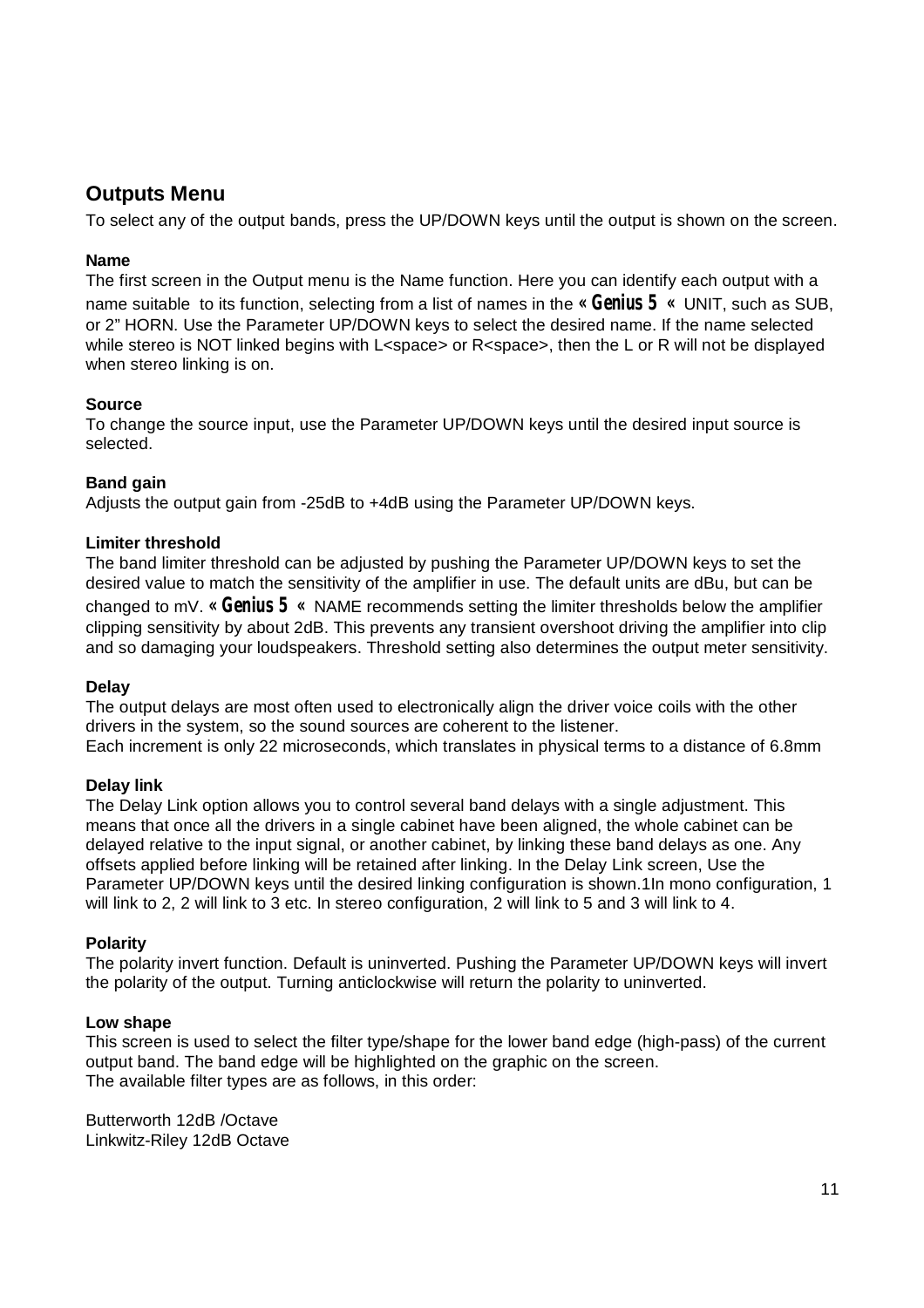Butterworth 18dB / Octave Butterworth 24dB / Octave Linkwitz-Riley 24dB / Octave Butterworth 48dB / Octave Linkwitz-Riley 48dB / Octave

Pushing the Parameter UP/DOWN keys will scroll through the above list.

#### **Low Xover**

The lower edge (high-pass) of the crossover band can be set over a wide frequency range from OUT (no roll off) through 15Hz to 16kHz. Pushing the Parameter UP/DOWN keys anticlockwise will lower the frequency, with OUT as the final step. Turning it clockwise will increase the frequency, to the final clockwise position OFF, which mutes the output.

#### **High shape**

Selects the Edge filter type and slope as for the higher (low-pass) band edge.

#### **High Xover**

This function works in a similar way to the Low Xover, except that OUT is the last step at the clockwise position.

#### **NOTE: Pushing the Parameter UP/DOWN keys will decrease the frequency, to the final clockwise position OUT, which DOES NOT mute the output.**

#### **EQ**

To add EQ to an input, step through the functions on the desired channel using the RIGHT/LEFT keys until you reach the screen that shows the EQ parameter you wish to edit. (See 'EQ screens' for more details).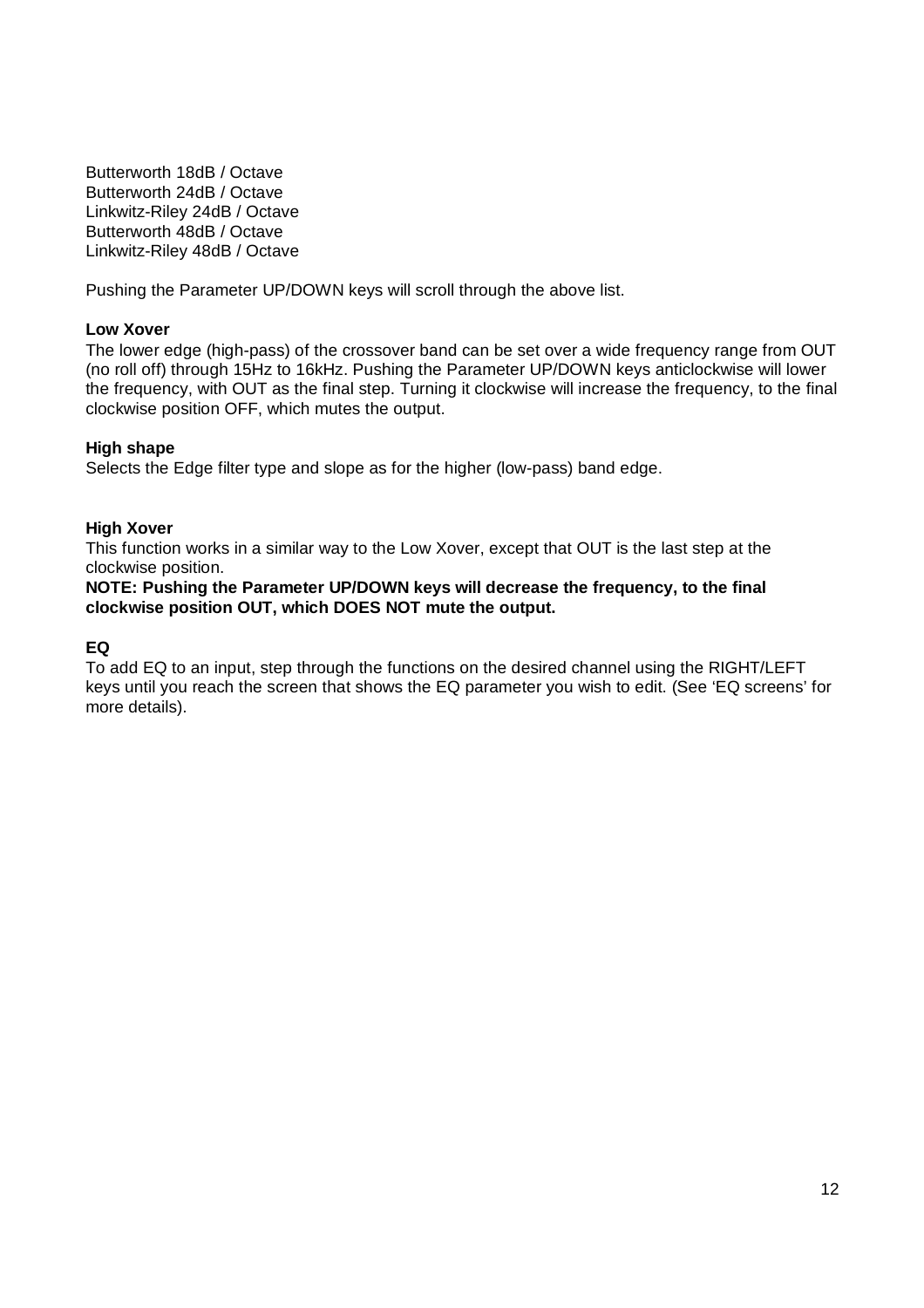## **EQ Screens**

If the **« Genius 5 «** UNIT is configured for MONO, all EQs will be mono. If configured for 2x2+1 ("stereo"), EQs will be marked as Stereo 'S' when STEREO LINK is ON, and the stereo marker will show an 'S' next to the EQ number. Available spare EQ filters are also shown.

#### **Adding a new EQ:**

If you press the RIGHT key and the screen does not change, then you have reached the last EQ currently in use. To add an EQ, the cut/boost of the highest EQ must be edited. Another EQ (assuming there are spare EQs) will then be inserted automatically. NOTE: The A+B signal is mixed after the EQ sections on A and B, so the A+B signal is affected by A

and B EQ.

#### **EQ shape**

The shape of the EQ can be selected from one of the following by pushing the Parameter UP/DOWN keys:

Hi shelving with 6dB slope (Hi6) Hi shelving with 12dB slope (Hi12) BELL Low shelving with 6dB slope (Lo6) Low shelving with 12dB slope (Lo12).

#### **Frequency**

Pushing the Parameter UP/DOWN keys adjusts the EQ frequency. The filter position is shown graphically by the cursor, and the Frequency of EQs can range between 15Hz and 16kHz.

#### **Cut/Boost**

Pushing the Parameter UP/DOWN keys to add boost (+ gain) or anti-clockwise for cut (- gain). Cut/boost is available between +15dB and -15dB, in 0.2dB increments.

#### **Width**

Pushing the Parameter UP key widens the EQ (lower Q), pushing the DOWN key makes the EQ narrower (higher Q). EQ Width is available between 0.05 and 3 Octaves, in 0.05 increments.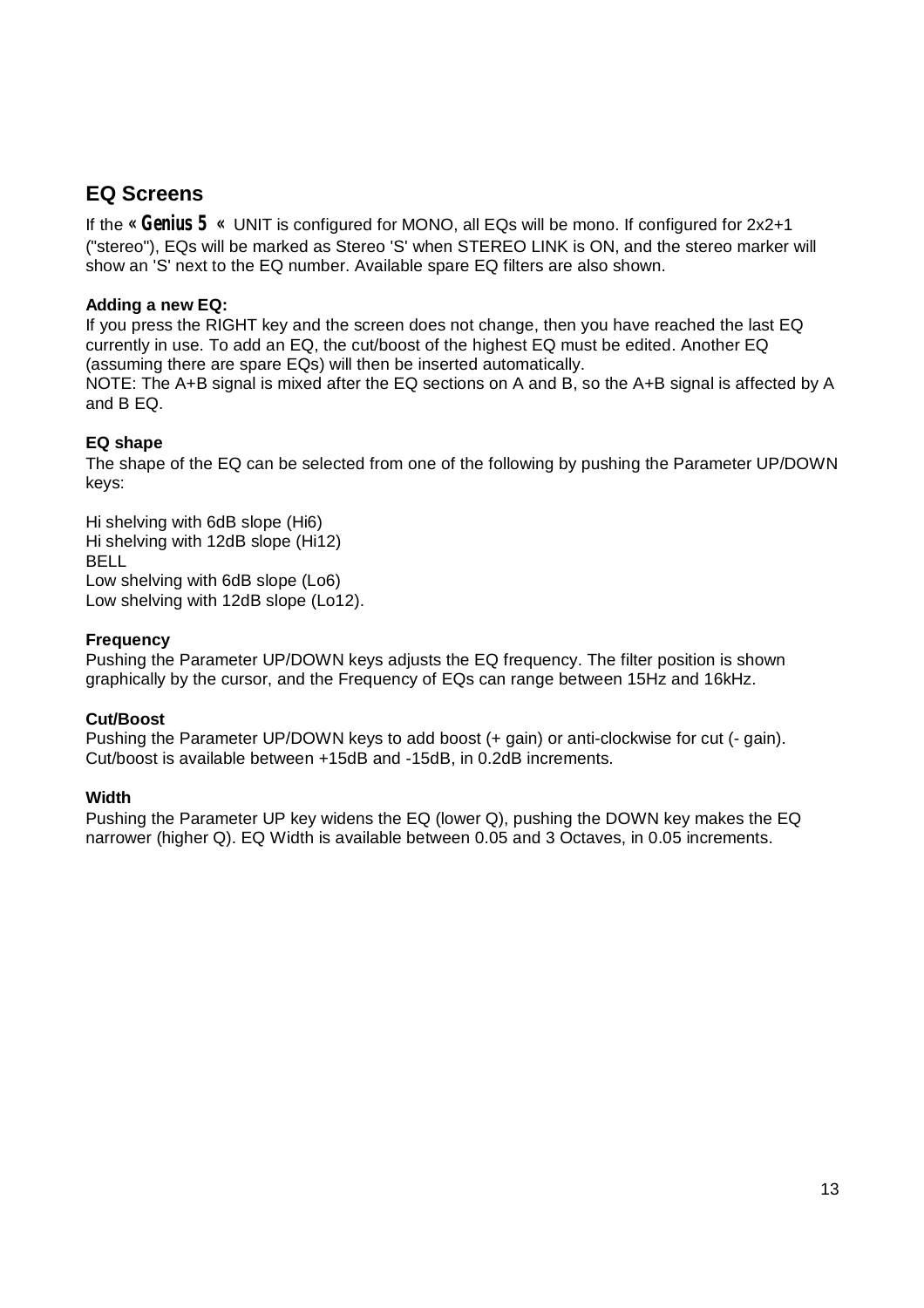## **Store and Recall**

Storing and Recalling a program can be done at any time using the STORE and RECALL keys on the left hand side of the LCD, unless Backup and Swap has been turned on. The **« Genius 5 «** UNIT can hold 60 programs internally. To reset a unit to default values, use the configuration parameter in the utilities screen.

NOTE: If the unit is prompting for confirmation of an action at any time, the STORE key is used to conform the action, and pressing it at this point will not access the STORE facility.

#### **Storing**

Pressing the STORE key will access the Store screen.

Use the RIGHT/LEFT keys (or push the Parameter UP/DOWN keys ) to move along the program name.

While the Program number is highlighted, pushing the Parameter UP/DOWN keys will cycle through programs 1-60.

While each of the letters in the Program name are highlighted, pushing the Parameter UP/DOWN keys will cycle through all available characters.

The last space in the program name is reserved for Program lock. Pushing the Parameter UP/DOWN keys will turn this on/off. If a program has this flag set to on (so the program name displays a key at the right hand side), a new program, or edited version of the current program, cannot later be stored in this location. This lock can be turned off at any time in order to delete or overwrite the program. If you try to store a program in place of a locked program, the unit will display "PROGRAM LOCKED!", but will then highlight the key icon,

giving you the option to turn off the lock if you wish to overwrite the existing program.

# **NOTE: The edit flag appears when there are unsaved changes to a program, compared to the**

**initial status of the last recalled/stored program.** When a program is stored to internal memory, the edit flag will disappear. Once the program name has been entered, and the Program lock status cleared, pressing the STORE key again will prompt the message "STORE UNLOCKED?", asking whether the program should be stored with a Program lock on/off. Use the Parameter UP/DOWN keys to turn the Lock on/off, the default setting being ON. Once the Lock status is set, push the STORE key a final time to commit the program to memory. The display will now default back to the screen displayed before the STORE facility was accessed. To exit from the store screen without storing a program, press the recall button.

#### **Recalling**

Pressing the RECALL key will access the recall screen. This facility is displayed in the same way as the store facility.

The Parameter UP/DOWN keys are used to select the program number to recall (when highlighted). When the program you wish to recall has been selected, push the RECALL key again to recall the program. The unit will display a message showing that data is being recalled, and will then display the default screen once the recall is complete.

To exit from the recall screen without recalling a program, press the store button.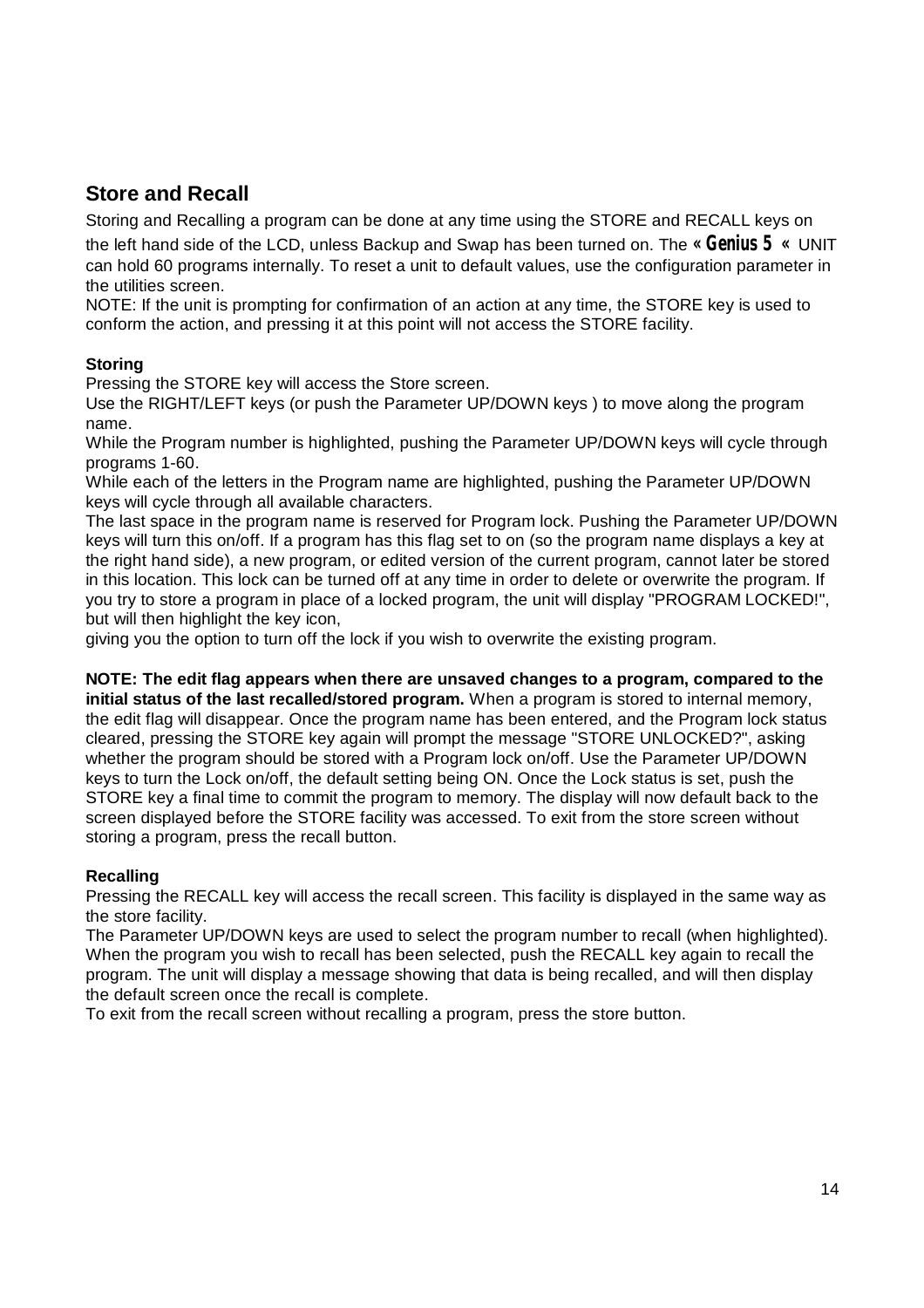## **System Security**

Any changes made to an audio system have the potential to be damaging, even if only accidentally made. For this reason several different security systems are built in to the **« Genius 5 «** UNIT to protect the speakers. Each of the security levels locks different groups of variables away from accidental or malicious adjustment.

#### **Program lock**

This is a flag that is available for each stored program. A program can be locked when it is stored the user is prompted when Store is pressed for the second time. Locking a program in this way is purely to protect the user against accidentally overwriting a stored file. The lock status can be changed by anyone unless the program is OEM locked (see next page).

#### **Lock mode**

The Lock Mode in the Utility Menu can be turned on at any time.

When Lock Mode is set to ON, no variables can be changed except for the Display Angle and Backlight and, of course, the Lock Mode. The user can move around the screens to look at any variable mutes are available to be adjusted.

Locking the unit in this way is only to protect the user against other users changing the system setup accidentally or against unauthorised people intentionally changing the system. This status can be changed by anyone who knows how to operate the **« Genius 5 «** UNIT.

#### **OEM lock**

The OEM lock mode gives the user the privilege of being able to hide selected parameters from other users view and prevent those parameters from being tampered with. A password is entered by the OEM engineer to protect the integrity of the locked parameters, and this password is necessary to subsequently gain access to the OEM locked parameters and to the parameter locking mechanisms. The end user may then use the locked OEM program as a basis for operating such a system, and make further modifications to the setup, to an extent completely controlled by the OEM designer. To set OEM Lock (Utilities menu) Active or OFF the user will be asked to enter the default password. The default password is 'LOCK'. This is to try ensure that unauthorised users can't lock information without a basic knowledge of the unit. The user enters the password by pushing the Parameter UP/DOWN keys to change each letter, and either press the RIGHT/LEFT keys, or push the UP/DOWN keys to move along the password. The user should then press STORE to enter the password, or push the UP/DOWN keys until the cursor reaches the end of the password. After the STORE key has been pressed once, the user can now move around the screens in the usual manner, but pushing the Parameter UP/DOWN keys will now toggle OEM Lock on/off for the current screen (shown by a diamond at the right of the current parameter). Once all parameters have been locked out, the STORE key should be pressed again - prompting for the password to be changed if required. Press STORE to enter the password. This action of pressing the STORE key a final time is to exit OEM Lock setup mode, leaving the OEM Locks as Active ready for the user. The user can set more locked parameters by turning OEM Lock from Active to Off (utilities menu) using the current password, and then back to Active using the default password to set more locks. When OEM programs are stored, they are automatically program-locked, and identified in the program list by a diamond. The OEM program lock status cannot be undone by the program lock utility, but an OEM program may be overwritten if you are still in OEM Active mode with the same OEM password.

An OEM locked program will not allow Configuration to be changed (Mono/Stereo) as that would set all parameters back to default values.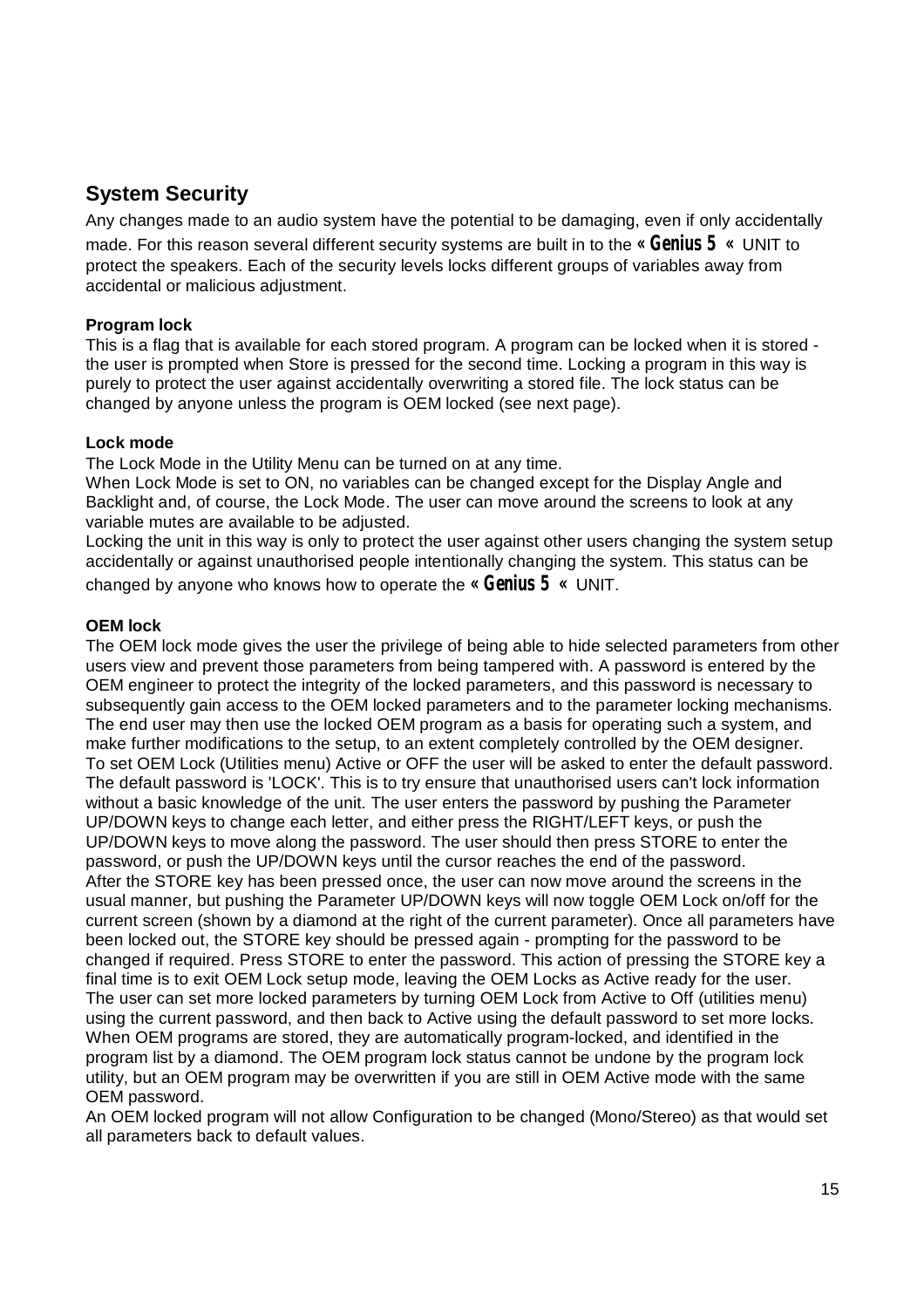NOTE. To store a program as an OEM program, the unit MUST be in OEM setup mode when the program is stored, otherwise the stored program will not be identified as an OEM program in the program list. This lock mode can only be changed by people who know the OEM Lock password. Be warned that it is impossible to unlock a unit where the password has been forgotten.